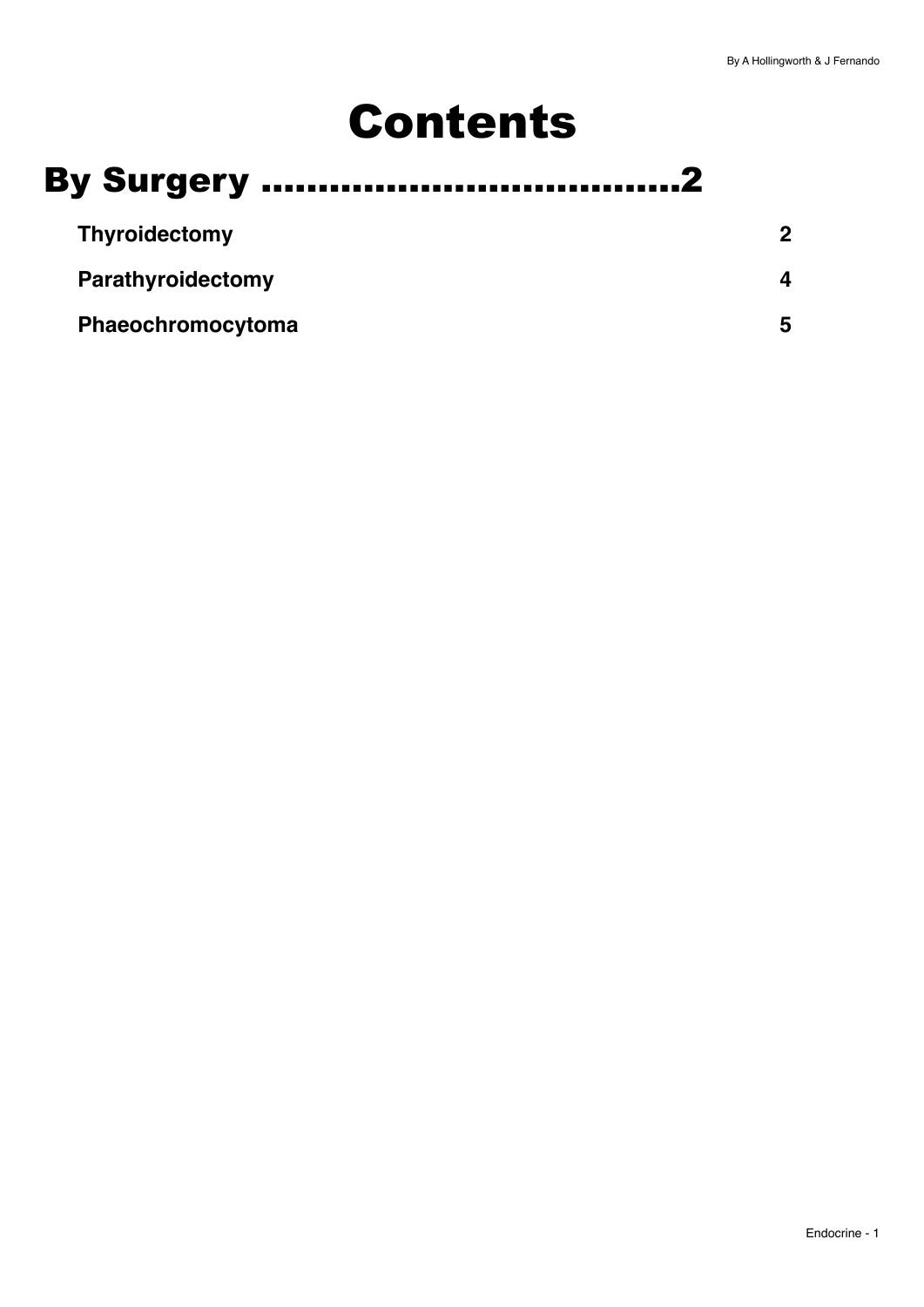# <span id="page-1-0"></span>By Surgery

## <span id="page-1-1"></span>Thyroidectomy

- = high variance in complexity from nodule removal to excision of massive retrosternal goitre with tracheal compression
- occasional need for sternal split to excise retrosternal component
- rLN or parathyroid glands may be damaged or removed
- unilat surgery can be done under superficial or deep Cx plexus block

#### Preoperative

- ensure as near euthyroid as possible
- check for complications assoc with ↑thyroid:
	- ‣ AF
	- ‣ tachycardia
	- ‣ proptosis
- thyrotoxic patients:
	- ‣ prepare for surgery jointly with endocrinologist
	- $\rightarrow$  drugs = iodine & steroids -
		- both inhibit T4  $\Rightarrow$  T3 conversion
		- 7-10d window for surgery
- ask about
	- ‣ duration of goitre longer ≈ ↑risk of tracheomalacia
	- ‣ positional breathlessness
- examine thyroid:
	- ‣ consistency = hard ≈ malignant
	- ‣ size of goitre can get below it?
	- ‣ signs of SVC obstruction
		- distended neck veins which dont change with resp cycle
		- Pembertons sign hold both arms upright so to touch ears for 1min. +ve with cyanosed face & SOB
	- ‣ stridor
	- ‣ orthoponea?
	- ‣ check neck AROM
- Investigations:
	- ‣ routine bloods & TFTs, Ca
	- ‣ CXR tracheal deviation
	- $\cdot$  CT -
		- tracheal encroachment
		- retrosternal encroachment =  $\geq$  50% mass below thoracic inlet  $\approx$  1 risk needs sternotomy

- Referrals:

‣ ENT consult for nasendoscopy to document baseline cord function is routine in some places

 $ightharpoonup$  ie rLN function

 $\rightarrow$  useful in airway planning

#### **Perioperative**

#### **Airway Planning**

- most airways are easy even with compression or deviation
- reinforced ETT negotiate most obstructions
- tracheal compression will often expand to fit any size ETT as is soft
- standard plan = preoxygenate  $>$  IV induction  $>$  tube
	- $\mapsto$  +/- RSI
- warning signs:
	- ‣ malignancy:
		- cord palsy likely
		- ↑ing distortion & rigidity of surrounding structures
		- possible intraluminal spread
		- obstruction anywhere from glottic to carina
	- ‣ significant resp symptoms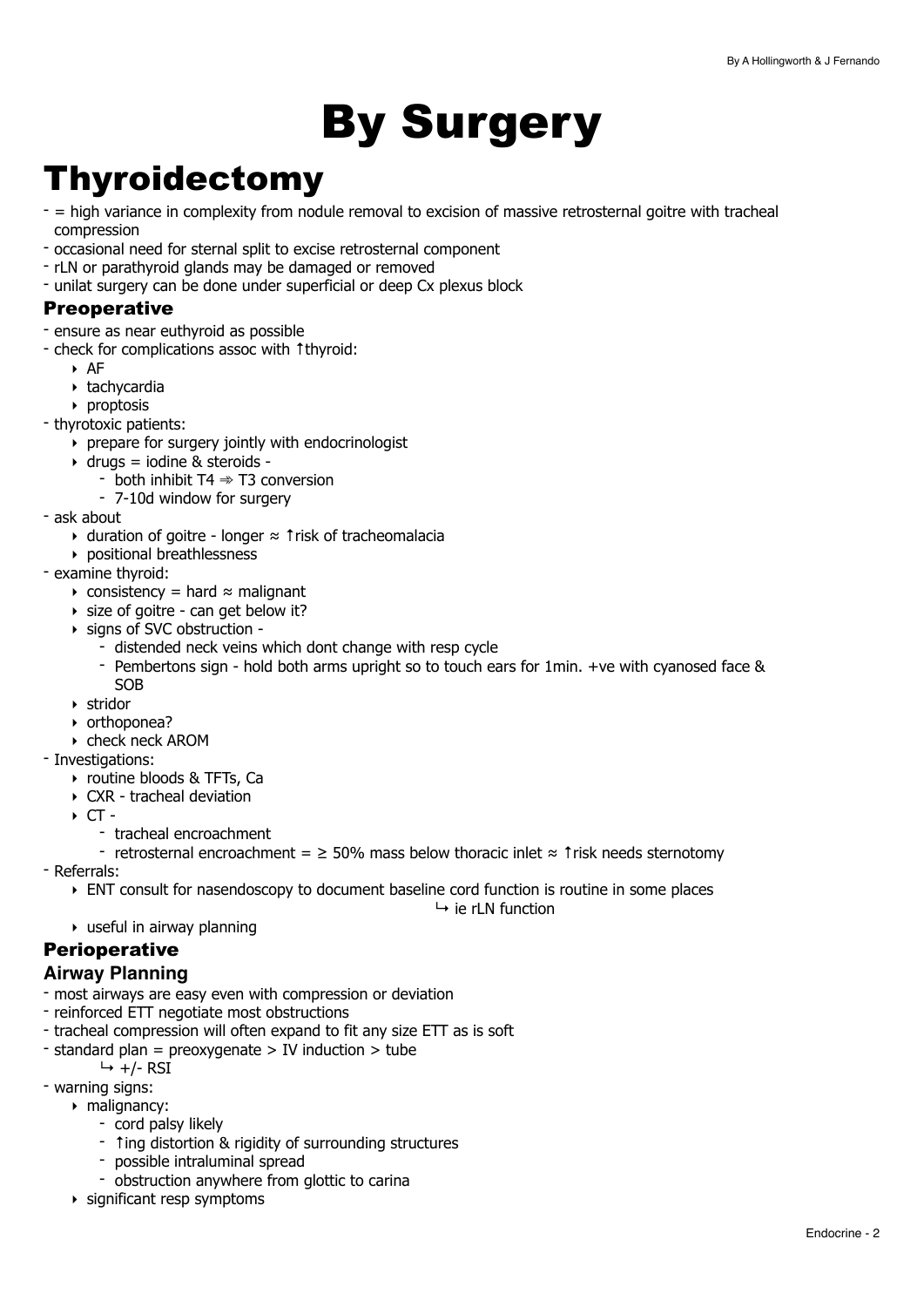- ‣ >50% narrowing on CXR of trachea
- ‣ coexisiting predictors of DI
- options to manage difficult airways:
	- ‣ RSI standard DL/VL induction
		- ‣ inhalational induction:
			- premed antisialoges
			- slow onset (~30mins) due to stridor & ↓MV
			- use LA to cords
		- ‣ AFOI:
			- may be very difficult due to complete obstruction of airway with scope
				- $\rightarrow$  = cork in a bottle ∴ generally not 1st line
			- useful if marked displacement of larynx or other problems eg Anky Spond
		- ‣ LMA but may be difficult to sit if marked laryngeal displacement
	- ‣ Tracheostomy under LA only an option if thyroid not extending caudad
	- ‣ Rigid bronchoscope:
		- backup option if ETT attempts fail
	- ‣ Cricothyroid puncture likely not an option!
	- ‣ Bypass on standby

#### **Induction**

- large IV access in case of bleeding
- eye cares impt esp if has exophthalmus
- goitre alone doesn't predict difficult airway
- airway:
	- ‣ inhalational vs IV
	- ‣ difficult intubation
	- ‣ fibreoptic intubation
- should use armoured ETT
- Superficiall Cx plexus block billet
- full relaxation or LA to cords likely multiple ETT manipulations
- if EMG monitoring of rLN intraop NIM tube:
	- ‣ electro pad @ cord
	- ‣ no NMBs
	- $\rightarrow$  Touch rLN  $\Rightarrow$  cord movement closes onto pad
	- ‣ get visual & audible alarm
- avoid neck ties to ETT
- consider superficial Cx plexus block for post op analgesia

#### **Maintenance**

- TIVA remi
- slight head up
- dex
- prior to wound closure check haemostasis: valsalva manoeuvre 10-20s +ve pressure breath hold with head down

#### **End of case**

- surgeon may ask for ETT to be withdrawn so tip just distal to operating site to check for tracheomalacia
- extubate sitting up ➾ ↓venous pressure
- attempt to avoid coughing:
	- ‣ deep extubation
	- ‣ LMA switch
	- ‣ remi wake-up

- no place for assessing cords immediately following extubation - better assessed awake & sitting upright in PACU

#### Postop

- PRN opioids
- nasendoscopy if concern about rLN damage

#### Post Op Complications

- Stridor:
	- $\rightarrow$  haemorrhage  $\rightarrow$  tense swelling of neck
		- Bfs:
			- HTN peri-op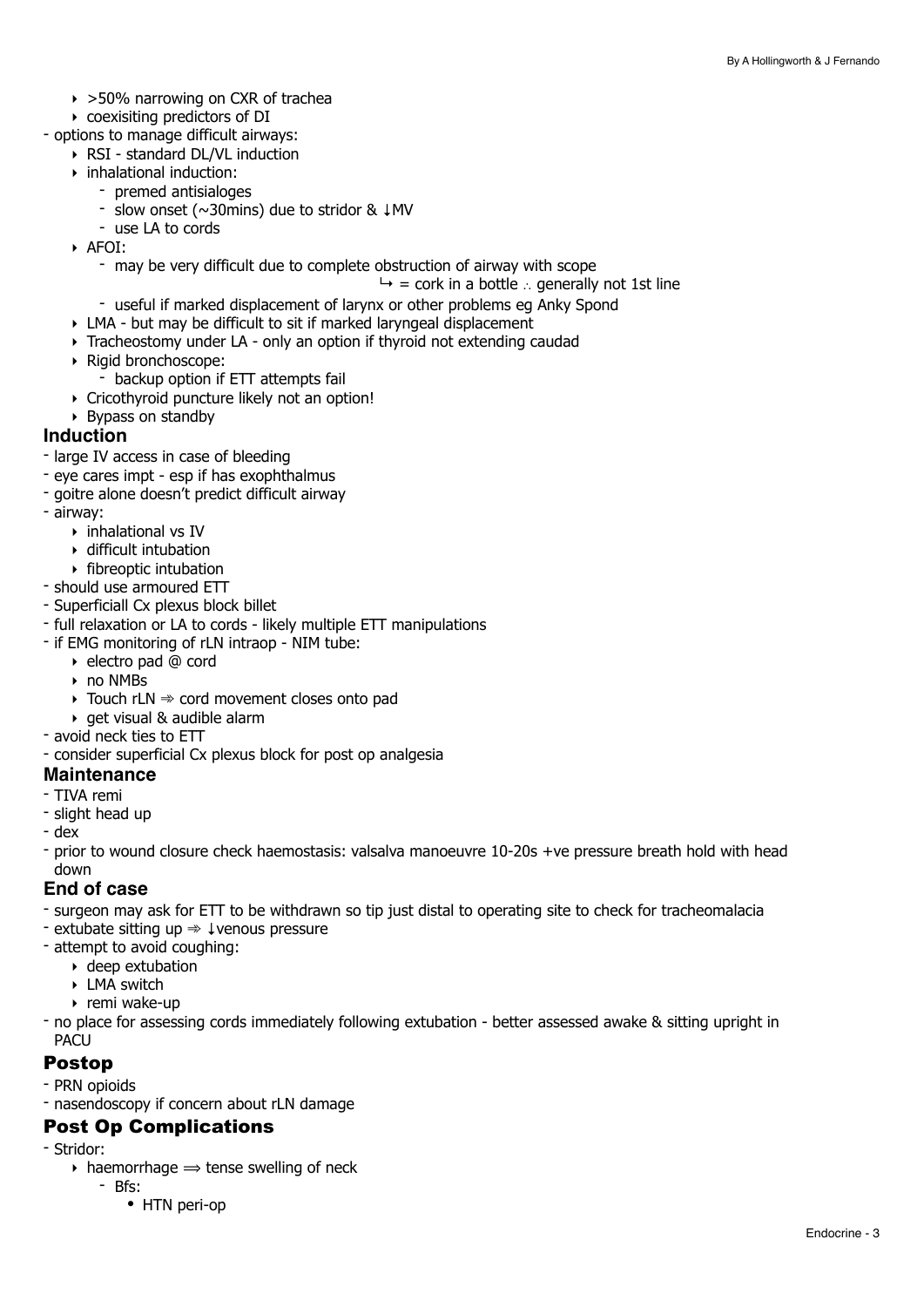- diff extubation
- remove clips from skin & sutures from platysma/strap mms
- can do at bedside in emergency
- return to theatre asap: need scrubbed surgeon ready for emerg trachy/FONA
- any haematoma  $\Rightarrow$  blockage of lymph drainage  $\Rightarrow$  eventual laryngeal & pharyngeal oedema
- ‣ tracheomalacia:
	- v rare
		- $-$  large chronic goitres  $\Rightarrow$  tracheal collapse
	- immediate re-intubation may be needed & tracheostomy needed  $\Rightarrow$  ICU 24hrs vent & assess
- ‣ bilat rLN palsies:
	- (unilateral ≈ hoarseness)
	- resp difficult immed post op or later
	- stridor only when agitated
	- assess with nasendoscopy
- ‣ laryngeal oedema:
- traumatic intubation or complex surgery
- hypocalcaemia:
	- ‣ in up to 20% temporarily (very uncommon to be permanent)
	- $\rightarrow$  2nd to parathyroid removal  $\Rightarrow$  check PTH end of op if absent then at risk
	- ‣ check Ca at 24hr & then daily
	- $\rightarrow$  signs: neuromuscular excitable, tingling around mouth, tetany
	- ‣ diagnose:
		- caropedal spasm (Trousseau sign) cuff inflation  $\Rightarrow$  flexed wrist & fingers
		- Chvostek sign tap over facial nerve at parotid  $\Rightarrow$  twitching
		- long QTc
	- ‣ Rx Ca immediately:
		- $< 2 = IV$  Ca
		- $-$  >2 = oral calcium + calcitriol (vit D)
- Thyroid crisis:
	- $\cdot$  rare given preop control
	- ‣ commonest in Graves
	- ‣ can be triggered by infection, surgery, stress
	- ‣ often present 6-24hr post surgery
	- ‣ diagnosed: ↑ing HR & ↑ing temp, sweating, coma, D&V
	- ‣ may look v similar to MH (check CK & PvCO2 = higher in MH)
	- ‣ Rx:
		- IVF
		- avoid NSAIDs these displace thyroid hormones from binding sites
		- ß blockers to slow HR <100:
			- propanolol 1mg increments up to 10mg (also blocks peripheral conversion)
			- esmolol
		- IV hydrocortisone 200mg qds ↓periph conversion
		- Propylthiouracil 1g loading via NGT then 200qds
			- inhibits T3 & T4 release & ↓s periph conversion
		- after PTU give sodium iodide, potassium iodide or Lugols iodine

- PTx

### <span id="page-3-0"></span>Parathyroidectomy

- = removal of solitary adenoma or four glands for hyperplasia
- are 4 parathyroid glands which release PTH
- PTH ➾ ↑serum Ca
	- ‣ Bone ↑Ca & PO4 reabsorption
	- ‣ Kidney
		- ↑Ca reabsorption & ↑PO4 excretion
		- ↑vit D formation
- usual indication is for **primary parathyroidism**:
	- ‣ often partial removal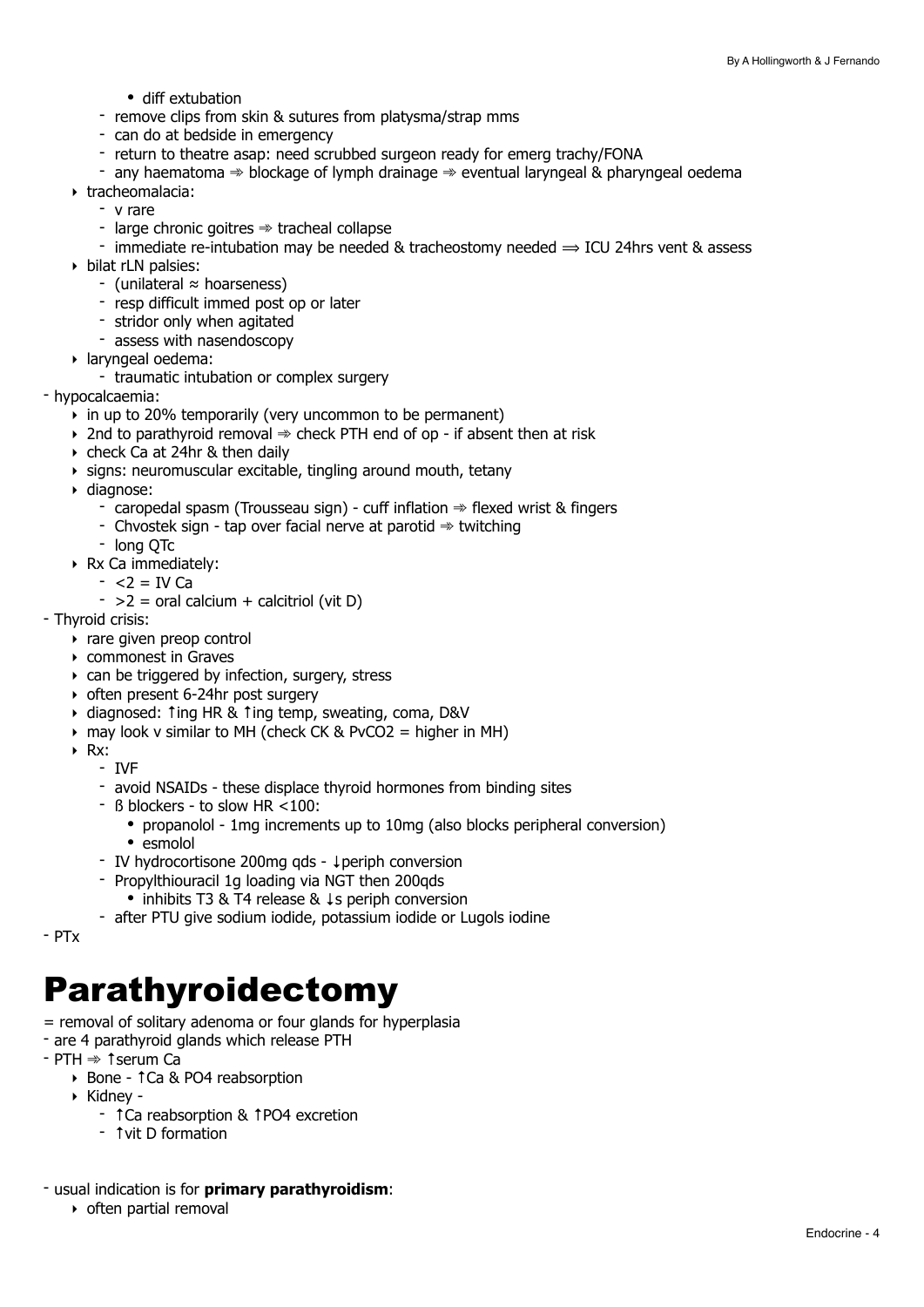- ‣ pre-op localisation of simple adenoma may allow removal under LA/sedation
- ‣ these pts have ↑co-morbidities:
	- increased risk of CVS disease,
	- HTN,
	- LVH,
	- valvular and myocardial calcifications,
	- arrhythmias,
	- impaired glucose tolerance,
	- dyslipidaemia
- **secondary hyperparathyroidism** = chronic renal failure patients due to ↓serum Ca
	- ‣ recent dialysis please
	- ‣ ↑risk of bleeding
	- $\rightarrow$  alfacalcidol usually started preop
	- ‣ total resection may be required as then easier to manage postop
- **Tertiary hyperparathyroidism**:
	- ‣ glands become automonous post chronic kidney disease
- pre-op identifications:
	- ‣ ultrasound & technetium 99m sestamibi scanning for adenomas
	- ‣ methylene blue
		- parathyroids highly vascular & uptake dye faster than surrounding tissues
		- useful in 4 gland hyperplasia
		- if give too early lose contrast with surrounding tissues
		- 5mg/kg diluted in 500ml 1hr prior to surgery
		- side effects =
			- restlessness, paraesthesia, chest pain, dizziness, headache, confusion
			- ↓accuracy of SpO2

#### Preoperative Management

- hypercalcaemia:
	- $\blacktriangleright$  level  $<$ 3 = IVF sufficient
	- $\rightarrow$  > 3.0 prior to surgery needs correcting:
		- IDUC
		- IVF 1 litre over 1 hour then 4hrly bags
		- bisphosphonates pamidronate 60mg in 500ml over 4hrs
		- Ax for fluid overload, watch electrolytes incl Mg, PO4 & K
	- ‣ severe ↑↑Ca may require emergency surgery
		- ↑↑risk arrhythmias
		- antagonisation of NDNMBs

#### Intraoperative Management

- head up
- ETT with IPPV
- unpredictable length
- may require frozen section
- active heat conservation
- bedside PTH assays are available ➾ allow rapid assessment of success intraoperatively
- extubate cough free

#### Postoperative Management

- watch Ca2+ 6hr & 24hr
- start calcitriol
- perform fibre-optic nasoendoscopy if recurrent laryngeal nerve damage suspected
- usually not too painful

## <span id="page-4-0"></span>Phaeochromocytoma

- = removal of 1 or 2 adrenals or extra-adrenal tumour
- tumour of chromaffin cells
- secrete any of (common to uncommon):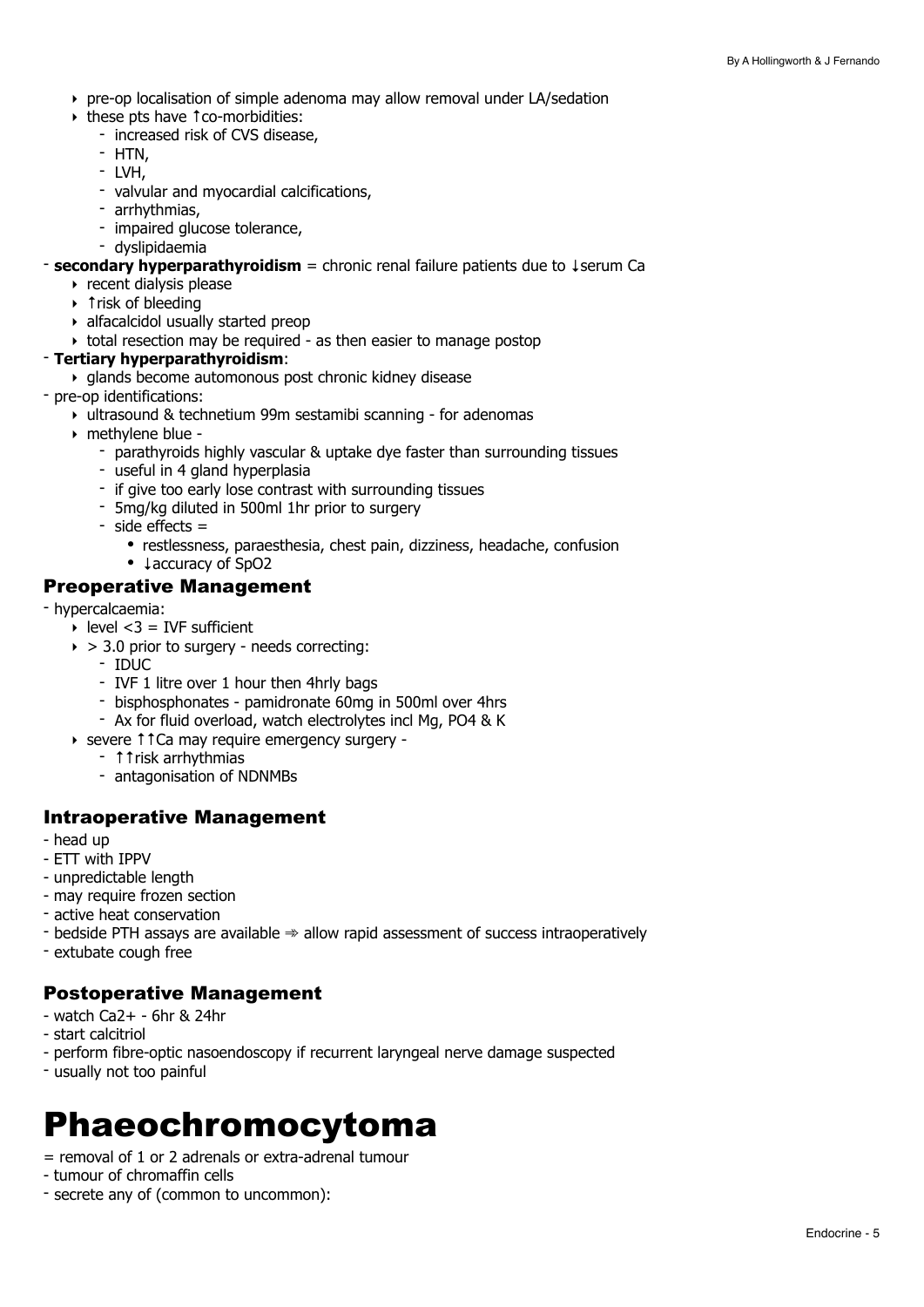- ‣ noradrenaline or
- ‣ adrenaline or
- ‣ dopamine
- 99% in abdo or pelvic (usually adrenals); 10% bilateral
- most benign
- less common in children
- can occur as apart of MEN2A (thyroid Ca) or MEN2B (thyroid Ca with marfanoid features)
	- $\mapsto$  (chromosome 10 defect)
	- ↳ ∴ if thyroid disease always consider possibility of phaeo
- also in neurofibromatosis and Von Hippel-Lindau syndrome

#### Diagnosis

- investigations:
	- ‣ 24hr Urine:
		- fractionated metanephrines
		- fractionated catecholamines
	- ‣ Bloods
		- fractionated metanephrines
	- $\rightarrow$  If normal -> check during a spell
- **-** Diagnostic criteria
	- ‣ 2 fold elevation above upper limit of normal in urine catecholamines
	- ‣ ↑urine metanephrines
	- ‣ significant increase in fractionated plasma metanephrines
- further tests:
	- ‣ MRI\CT to look @ adrenals or for paraaortic mass
	- ‣ 123I-MIBG if mass > 10cm
- If gland normal :
	- ‣ whole body MRI
	- ‣ 123I-MIBG radio-isotope
	- ‣ In-III pentetreotide scan
	- ‣ PET scan
- once found:
	- ‣ genetic testing
	- ‣ alpha & beta blockade
	- ‣ surgical resection

#### Preoperative Management

- history: palpitations, sweating, headache, HTN, anxiety, N+V, weakness and lethargy, MI, APO, CVA  $\rightarrow$  if present peri-operatively mortality can be up to 50%
- examination; mass, HTN

#### - investigations;

- $\triangleright$  ECG
- ‣ 24hr or overnight urinary metanephrines
- ‣ Imaging:
	- CT, MIBG radioisotope scan (taken up by chromaffin tissue), MRI
	- search in abdo first then widen search if not found
- ‣ ECHO rare but can get catecholamine **cardiomyopathy**
- ‣ BSL
- assess for degree of α block by Roizen criteria:
	- ‣ no HTN
	- ‣ postural drop
	- ‣ Norm ECG

#### **Management**

- 1. refer to tertiary unit
- 2. Preoperative blockade:
	- ‣ advs: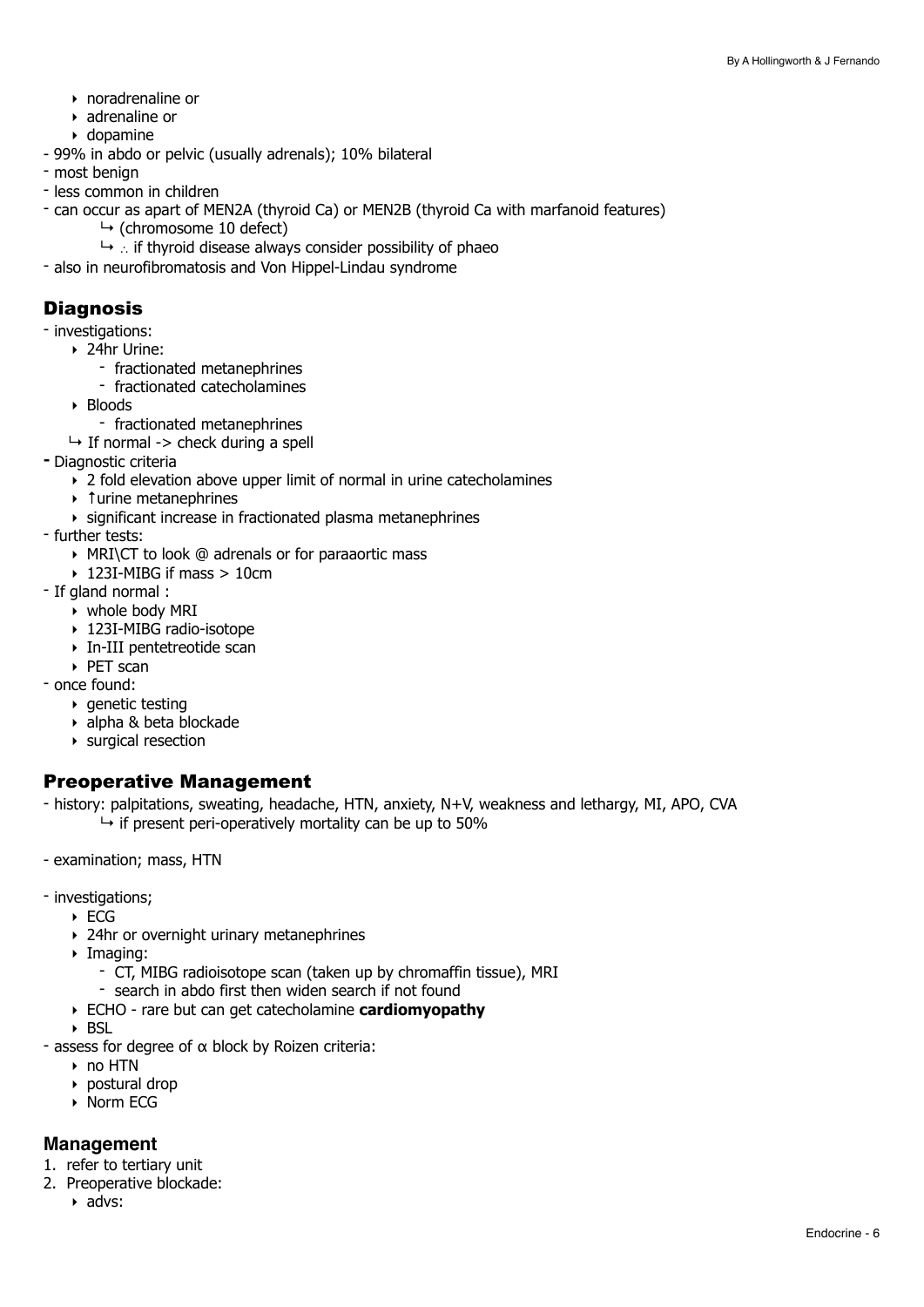- safe anathesia
- prevents HTN response to induction
- limits surges at tumour handling
- 3. Drugs:
	- $\rightarrow$  alpha blocker phenoxibenzamine
		- $-$  = non competitive non selective blocker
		- SE's= post hypotension, lethargy, nasal congestion
	- $\rightarrow$  beta-blocker (propanolol/metoprolol) ONLY following  $\alpha$  block
		- some will avoid these peri-operatively
		- must avoid unopposed ß blockade theoretical vasoC crisis
	- $\triangleright$  Ca<sub>2+</sub> channel blockers
		- eg nicardipine
		- inhibits noradrenaline mediated calcium influx into smooth muscle
		- doesnt affect NA release from tumour
	- ‣ selective α1 blcokers eg doxazosin
		- $-$  = competitive blockers
		- do not inhibit presynaptic NA re-uptake ∴ avoid ↑HR seen in non selective blockade
		- good & bad reports of use
- assess sympathetic blockade with 24 hour ambulatory BP monitoring
- $-$  aim for BP < 140/90  $+$  HR < 100
- should have a marked postural drop (>20mmHg) with compensatory tachycardia

#### Intraoperative Management

- plan for critical steps:
	- ‣ induction
	- ‣ Insufflation of abdo
	- ‣ venous ligation ➾ ↓bp, ↓BSL
	- ‣ end of op adequate reversal given Mg given
- premedication
- can be carried out laparoscopically pneumoperitoneum may ➾ ↑↑HTN in these patients
- large bore IV access
	- $\overline{\triangleright}$  Rx any volume depletion
	- ‣ ↑bleeding risk on R side due to venous anatomy
- hypothermia cares
- epidural may be appropriate
- invasive monitoring A line & CVL
- avoid certain agents:
	- ‣ histamine releasers (suggest alfentanil, remi, vecuronium or rocuronium)
	- ‣ indirect sympathomimetics
	- ‣ SNS stimulants ketamine, desflurane
	- ‣ Metoclopramide
	- ‣ Sux ⟹ ↑IABP
- hypotension at induction likely  $\Rightarrow$  may need adrenaline
- HTN episodes:
	- ‣ phentolamine 1mg boluses
	- ‣ nicardipine
	- ‣ Mg direct vasodilation +/- myocardial protection
		- prophylaxis: 2-4g before induction then 1-2g/hr infusion
		- Rx- bolus 2g as appropriate
	- ‣ remi
	- ‣ labetalol if assoc ↑HR
	- ‣ SNP very titratable
- keep HR <100 esmolol
- once tumour out
	- ‣ bp declines over several minutes
	- ‣ fluid preload to CVP 10-15
	- ‣ ↓MAP may be due to:
		- ↓CO low dose adrenaline
		- ↓SVR phenylephrine or if needed vasopressin